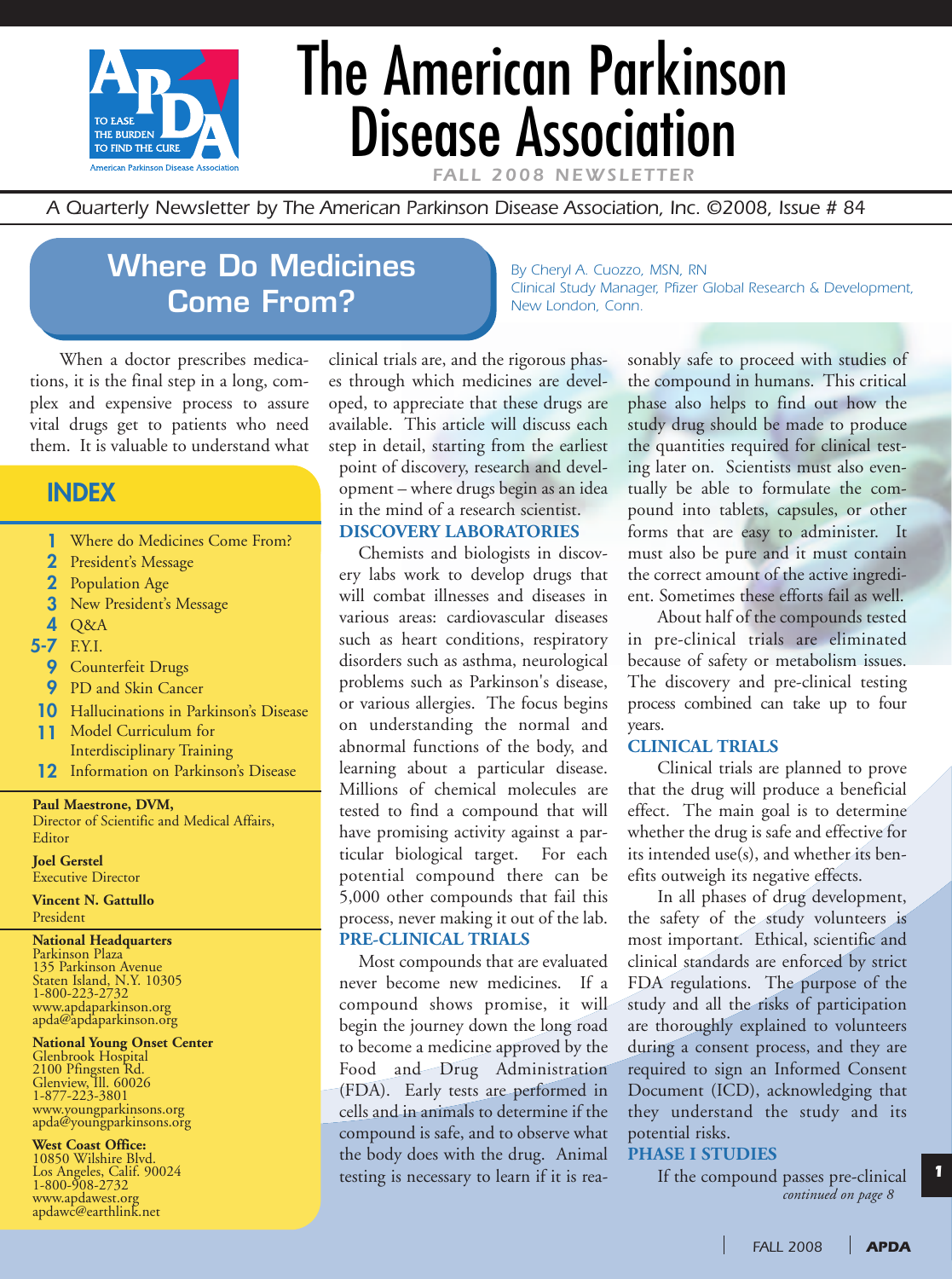

#### Dear Reader:

This is my last letter as APDA's president as I turn the gavel – and pen – over to my successor, Joel A. Miele, Sr., who has been a tireless champion of our organization for more than 23 years, most recently as the first vice president.

When I assumed this position seven years ago, there was excitement that a cure for

Parkinson's disease was within sight in the next five years. Well, we know those years have come and passed, and we are still working and closing in on that goal. But we should not be disheartened. New medication and surgical therapies have brought great relief to many, and our contributions to research are achieving new breakthroughs every day. The work of organizations like APDA is providing the research funds that our government is not.

APDA has grown to meet these challenges. Today we are operating from a modern new national headquarters to serve better the 1.5 million Americans with PD and their caregivers, and our board of directors is guided by Sarbanes-Oxley mandates and requirements for financial governance. Concurrent with improving our operations, we have created the only national center dedicated to the needs of young onset patients, expanded the numbers and types of programs to ease the burden of patients and caregivers across the country, and are approaching the \$40 million mark contributed to Parkinson's research.

Of course, all this progress and, indeed, all progress, is the product of unselfish giving and going the extra mile. The efforts of the hundreds of volunteers who drive our chapter awareness and fundraising events, the contributions of our donors, foundations and corporations, the time and expertise of our board and staff are all testimonies to our determination to "Ease the Burden - Find the Cure."

It is a bittersweet feeling to turn over the reigns of leadership of such a dynamic organization. I do so with moments of pride in what has been accomplished mixed with moments of frustration that there is so much more to do. But I am assured that our very able and accomplished new president will take APDA to even greater achievements, our contributors will generously continue to support our work, and that persons with Parkinson's disease and their families will live as comfortably as possible and with a realistic hope that a cure is close because of it.

I will continue as a member of APDA's board of directors and look forward to being part of the celebration when that scientific breakthrough and clinical application are made and Parkinson's disease is spoken of in the past tense.

Sincerely,

Vincent N. Gattullo President

#### **POPULATION 65 YEARS OLD & OLDER**

According to the U.S. Department of Health, this country in 2005 had 36.8 million persons age 65 and older. The portion of the population over age 65 is rapidly increasing: people 65 and over represented 12.4 percent of the population, but are expected to grow to about 20 percent by 2030. The past century has seen significant increases in life expectancy, and 65-year-olds today can expect to live an additional 18.5 years. Nonetheless, the elderly face greater health care concerns than younger populations.

In 2006, 38.9 percent of non-institutionalized older persons assessed their health as excellent or very good, compared to 65.1 percent of persons ages 18-64.

The majority of older persons has at least one chronic condition. Older women outnumber older men by more than one-third.

About 3.6 million elderly (9.8 percent) lived below the poverty level in 2004.

Another 2.3 million (6.7 percent) were classified as near poor, with incomes between 100 percent and 125 percent of the Federal poverty level.

*Abstracted from the 2007 National Healthcare Disparities Report of the Agency for Healthcare Research and Quality, Department of Health and Human Services USA*

#### **Innapropriate Medication Use by the Elderly**

Appropriate use of medications is important for the elderly, since they use more medications than younger people. The National Healthcare Disparities Report tracks the percentage of adults age 65 and over who used at least one prescription from a list of 33 medications considered usually inappropriate for this age group.

Persons with basic mobility or other basic personal-level functioning and complex (ability to participate in community life) activity limitations were significantly more likely than persons with neither limitations to have used one of the 33 inappropriate medications.

Approximately 23.9 percent of those with basic activity limitations and 26.8 percent of those with complex activity limitations have used one of the 33 inappropriate medications, compared with 12.9 percent of those with neither■

*Abstracted from the 2007 National Healthcare Disparities Report of the Agency for Healthcare Research and Quality, Department of Health and Human Services USA*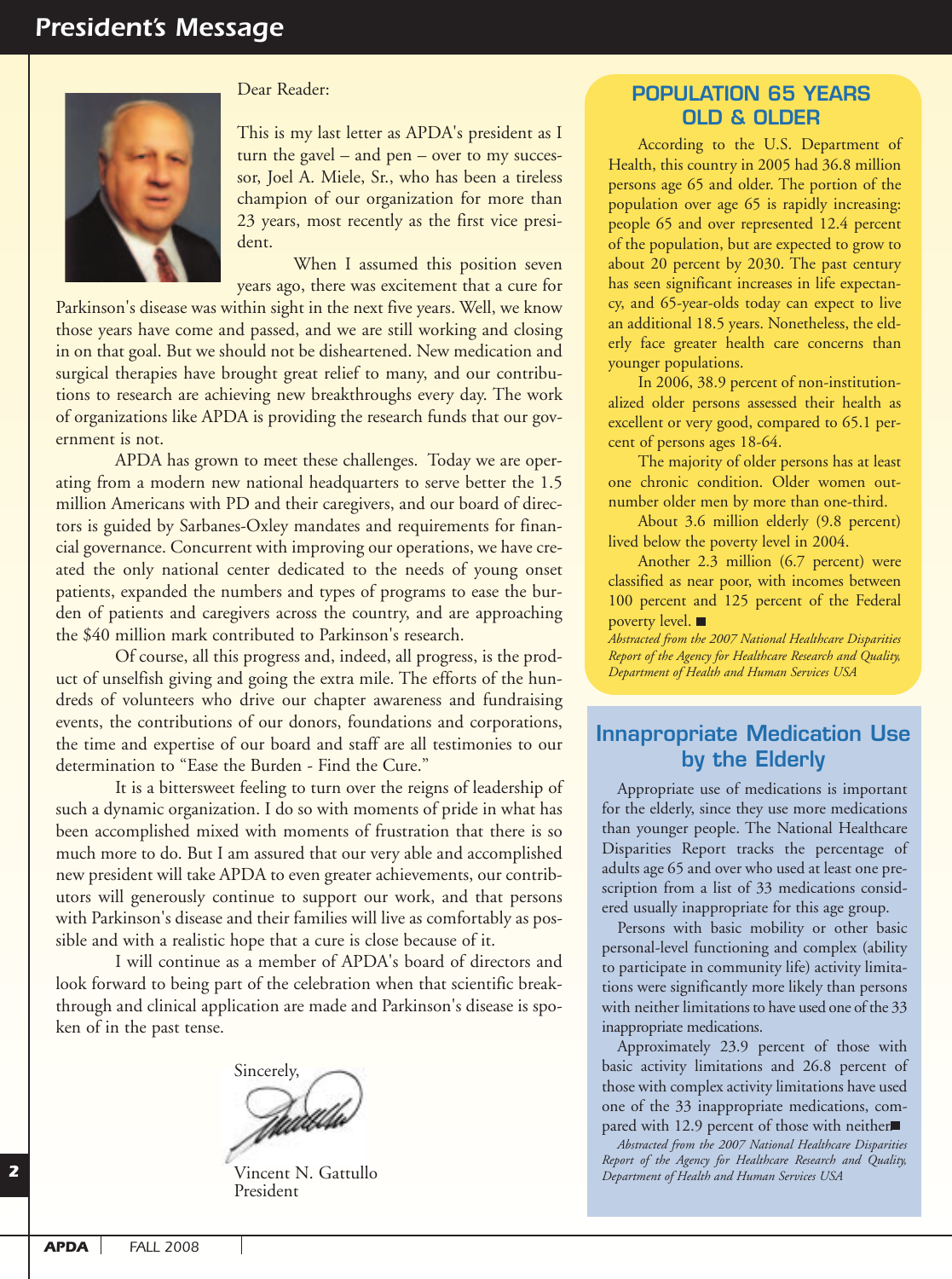

#### Dear Reader,

There is a popular radio commercial in the New York area about a manager wanting someone to fill a former worker's shoes. "Good luck," says the second worker, "that man has the biggest feet I've even seen." Well, I've never checked how big Vincent Gattullo's feet are, but I certainly know that he left very big shoes to fill, and it is

with both a sense of humility and of excitement that I begin my administration as APDA president. Much has been accomplished during his seven years, and I am proud to have worked with him during the transition to our new headquarters, as we increased our research funding and launched our organizations modernization effort.

As a former New York City commissioner, of agencies both large and small, and as a retired naval officer, I intend to call upon my years of administrative experience to continue the legacy of my predecessors, including the Esposito and Springer families, John Pillarella and our first president, Rabbi Eugene Cohen. The contributions of these people have created a strong foundation, and with the support of our board, staff and volunteers, I look forward to building upon it. Finally, as a professional engineer and licensed planner, I intend to draw upon my varied areas of expertise in leading our devoted staff.

APDA has held an important place in my volunteer life for the past 23 years. I have been part of the excitement when our funded research made major - and even minor-breakthroughs, and attended our annual conferences to see the interaction between the national office, the coordinators and chapter presidents who are the very lifeline of our organization. I have truly marveled at our Scientific Advisory Board's annual meeting, observing the country's leading scientists and neurogolists discuss every aspect of the disease and how institutions and individuals are trying to identify the causes and find a cure for this disease.

As each of my predecessors has wished, I hope that my tenure is shortened because a cure has been found, and I vow to do everything in my power to assist those who can find a cure and provide comfort and support for those who are now afflicted.

I invite you, as a reader and someone equally dedicated to the eradication of PD, to share your questions, concerns and thoughts about our work with me directly via surface mail or via my e-mail, jmiele@apdaparkinson.org.



President

#### **Dennis Dickson, MD, Named 2008 Springer Award Winner**

Dr. Dennis Dickson's almost life-long fascination with brains and the human nervous system has established him as a recognized authority on neuropathology. Dr. Dickson is the director of the Mayo Clinic,



*Dr. Dennis Dickson*

Jacksonville, Neuropathology Laboratory, which also serves as the brain bank for the Udall Center for Excellence in Parkinson's Disease. He is also the center's Principle Investigator and leads one of three NINDSfunded research projects there. A past president of the American Association of Neuropathologists, recipient of the 2001 Metropolitan Life Award for his contribution to medical research, and member of the APDA Scientific Advisory Board, Dr. Dickson was honored with APDA's 2008 Fred Springer Award during the organization's annual meeting in New York. The award is presented annually in memory of Fred Springer, APDA president and treasurer for more than 20 years, to a physician or scientist in recognition of his or her overall contributions to PD research.

#### **APDA-Funded Scientists Receive Million Dollar NIH Grants**

Gary Miller, PhD (Emory University) and Marie-Françoise Chesselet, MD, PhD (UCLA) are two of three recipients of National Institutes of Health grants totaling \$21.25 million. Dr. Miller received an APDA research grant in 2006 and Dr. Chesselet is the director of APDA's Center for Advanced Research at the UCLA School of Medicine, and a member of the Scientific Advisory Board.

The grants were awarded through the National Institute of Environmental Health Sciences over a five-year period to study how environmental factors contribute to the cause of PD and related disorders.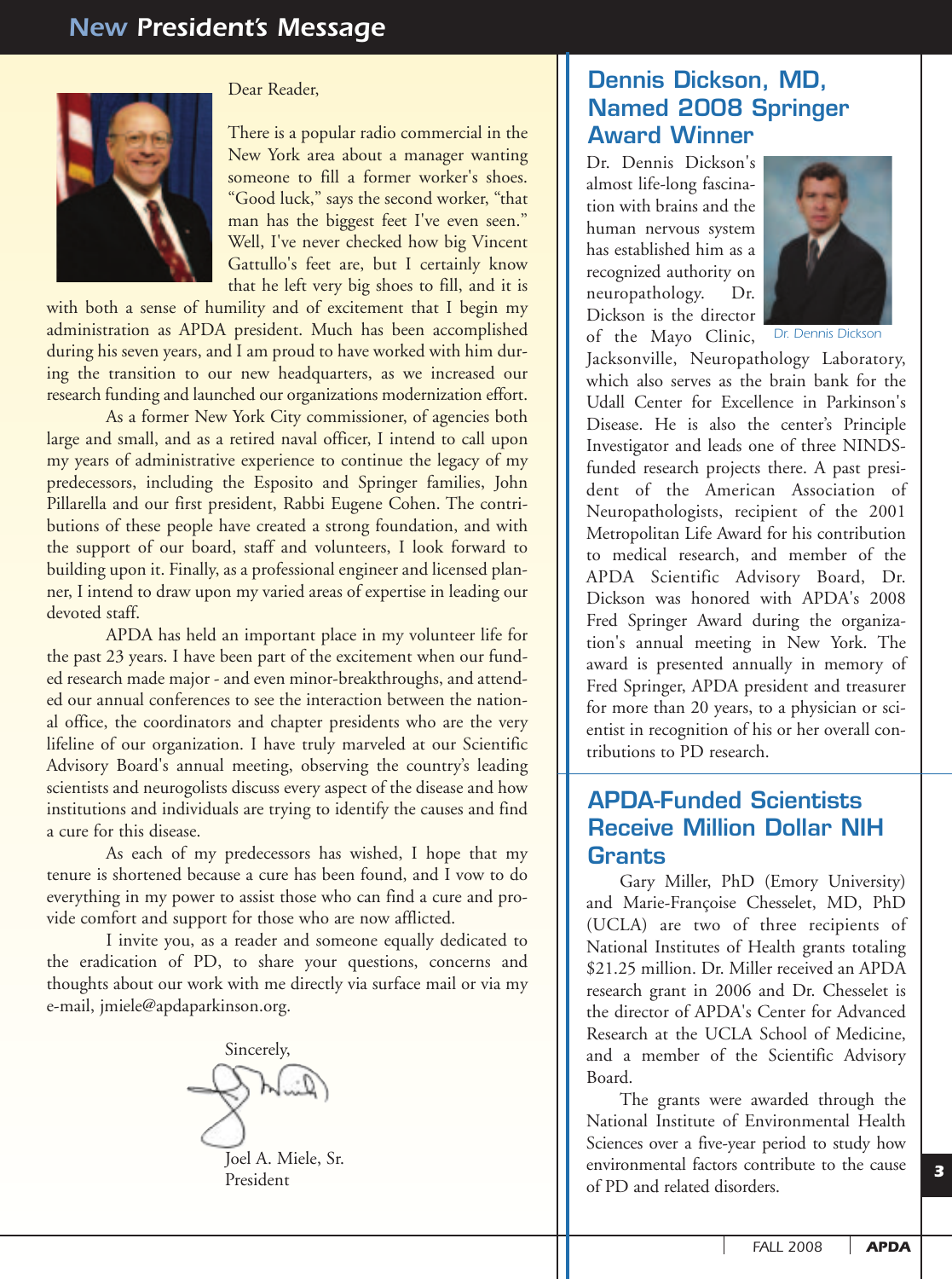#### *Questions & Answers*

*BY ENRICO FAZZINI, DO, PhD Associate Professor Neurology New York University, New York University of Nevada, Las Vegas N.Y. Institute of Technology, Old Westbury*



**Q:** What are the criteria for Deep Brain Stimulation? Why has it not been used more extensively? What are the benefits and/or side effects? Your response is very much appreciated.

**A:** The procedure known as deep brain stimulation (DBS) involves placing an electrode in a circuit, which is overactive as a consequence of the lack of dopamine which occurs in patients with Parkinson's disease (PD). The best candidate is a patient who has severe "on/off" fluctuations in response to medications used to treat PD. It is important that the patient have a least some time during the day at which time he/she is almost normal. This is known as "on" time without dyskinesia. Often the best candidates are exquisitely sensitive to small changes in the amount of L-Dopa taken during the day with too much L-Dopa leading to abnormal writhing movements and too little L-Dopa leading to extreme stiffness and slowness. DBS will increase the "on" time without dyskinesia. The complication rate of DBS can be up to 40 percent so it is important that only those patients who cannot be managed with medications receive the surgery. Patients with atypical forms of PD who do not respond to L-Dopa, and patients with PD who have dementia or severe balance impairment are not candidates for DBS.

#### **Q:** Is PD hereditary?

**A:** We still do not know the cause of PD. Patients who develop PD before the age of 40 often do have genetic history, but the vast majority of patients do not have a clear inheritance history. It is thought that a combination of genetics and environment leads to the development of PD. If you have a parent and a sibling with PD the chance of developing PD is about 25percent. If you only have one parent with PD,

the chance of developing the disease is about 5 percent. There is nothing that has been proven to lessen the risk of developing PD if you have a positive family history.

#### **Q:** What are the pros and cons with gene therapy?

**A:** Clinical trials have been conducted using viruses to implant the genetic material: 1) to make dopamine, 2) to inhibit overactive circuits, which exist as a consequence of too little dopamine and 3) to stimulate the growth and sprouting of the remaining healthy dopamine neurons. Potential problems are: 1) unregulated growth of virus, 2) unregulated expression of gene and protein, 3) immune reactions, 4) benefits not yet confirmed in double blind trials and 5) a risk of unanticipated side effects like dyskinesia, tumors or cancer. Gene therapy is an experimental and unproven therapy for patients with PD.

Novartis Pharmaceuticals Corporation announced at the end of October FDA approved the use of two new dosage strengths of Stalevo® (carbidopa, levodopa, and entacapone). Stalevo is indicated for certain people with Parkinson's disease who experienced end-of-dose "wearing off". These new 75 and 125 mg dosage tablets added to the previously approved 50, 100, 150 and 200 dosages provide physicians with options that may enable more customized approaches to treating people with Parkinson's disease.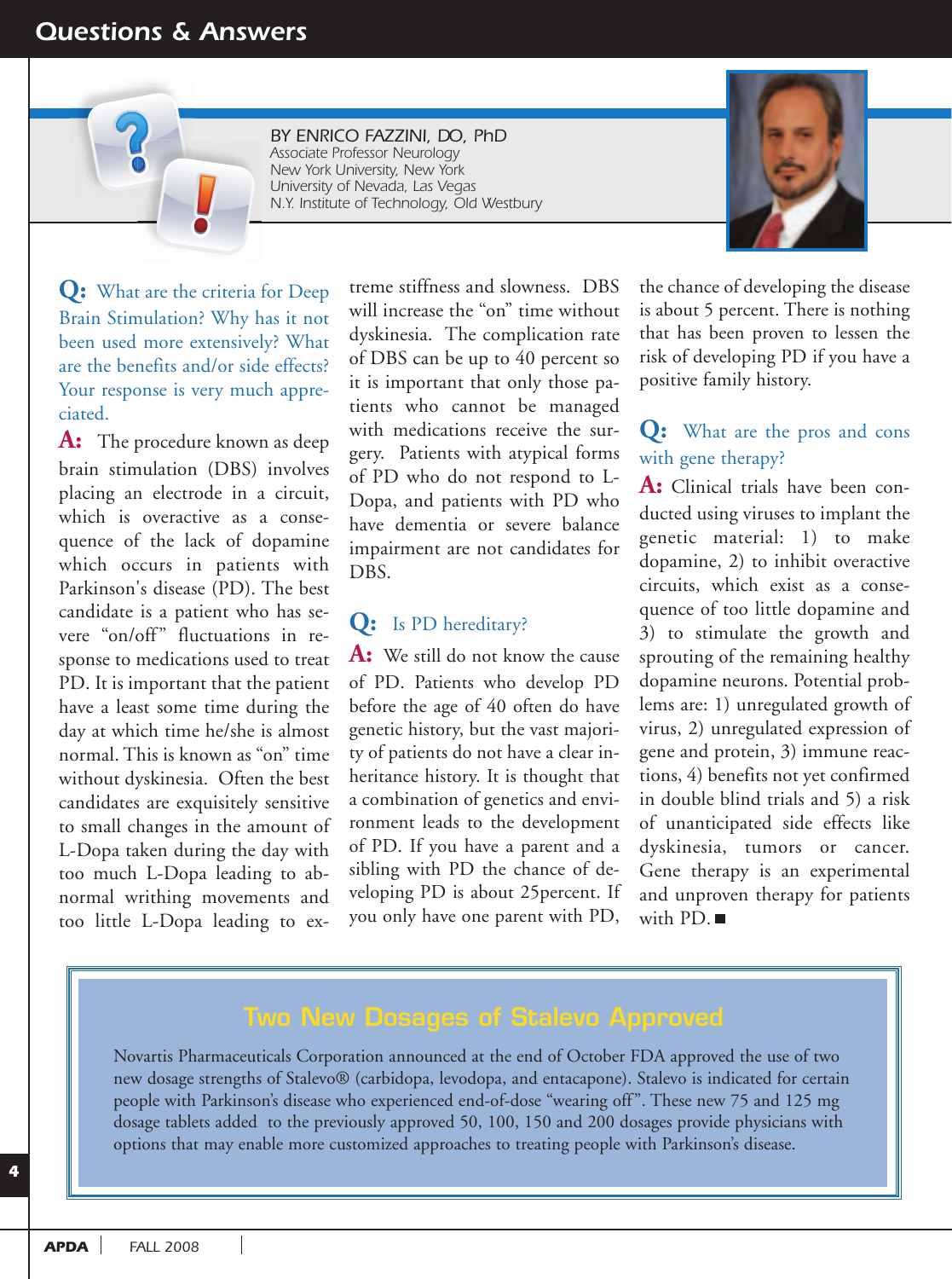# **APDA Honors Its Own**

*Among the highlights of APDA's 2008 Coordinators Conference in Charleston, S.C. was the farewell awards dinner. In addition to three Salvatore Esposito, Sr. awards given to coordinators for outstanding performance, Donna Diaz,Connecticut coordinator, RN, and Bea Cordero, RN, Far Rockaway, N.Y. coordinator, received Stuben Glass Big Apples for 20 years of service. (Bea, who could not be present, received her award at the APDA annual meeting this month in New York.)* 







### **Salvatore Esposito Sr. Awards for Service**

**Brenda Allred**, RN, joined APDA in 2005 and led efforts on behalf of Parkinson's patients throughout her state of Mississippi during, and in the aftermaths of, hurricanes Katrina and Rita. A proven self-starter, Brenda had retired from nursing to be a full-time grandmother and had started a home-based business but jumped at the opportunity to be the APDA Mississippi coordinator. When the first hurricane hit and her center was severely damaged, she organized a support network to help PD patients get their medications, printed and distributed flyers with information for dislocated patients, and worked from her home until the center was up and running again.

**Julie Garofalo**, RN, has been the coordinator at St. Catherine of Siena Medical Center in Smithtown, N.Y. for eight years, as well as the Parkinson Therapy Center director there for 11 years. Her drive to support PD research and her love of animals make her a perfect co-director of the annual APDA Paws for Parkinson Dog Walk-a-thon on Long Island, where she also likes to take long walks along the beach.

**Gigi Gilcrease,** RN, had a really great conference. In addition to her APDA award, the preceding day her husband, retired U.S. Army Lt. Col. William Gilcrease, also a nurse, was discharged after 44 years in the military, including two Viet Nam tours and an Iraq tour. Gigi became interested in PD while working as neurologist's assistant in the '70s, and for many years was an executive with the Parkinson's Outreach Program. She has been the APDA coordinator for the southeast coast of Florida for five years.

### **Big Apple Awards**

ter at Peninsula Hospital Center, Far Rockaway, N.Y. in 1988, and her experience in an Alzheimer's group immediately singled her out as the right candidate for the APDA coordinator's vacant position. Her appointment coincided with that year's conference, which served as her orientation as well. Bea received the Esposito Award in 2001. She credits her family and especially her husband, Fred,

**Bea Cordero**, RN, transferred from the rehab nursing department to the family health cen-



for their support of her activities and looks forward to another 20 years with APDA. **Donna Diaz** RN joined APDA 20 years ago and is a state nursing review board instructor in New Haven, Conn. Patients and their families, her profession, and APDA have all been beneficiaries of her time and talents. She lectures extensively, develops programs oversees 21 support groups, and administers a respite-care program and fitness and educational programs. Donna is a past Esposito award recipient, serves as co-chair of the annual APDA conference, is a member of the APDA editorial board, and a leader of the coordinator mentoring program. Her roles of wife and the

mother of three have brought her into numerous community and youth-programs leadership roles.

*F.Y.I. is a guide to the efforts and successes and recognition of the hundreds of volunteers and staff who work daily to help ease the burden and find a cure for millions of persons with Parkinson's disease and their caregivers across the United States.*

*FALL 2008 APDA*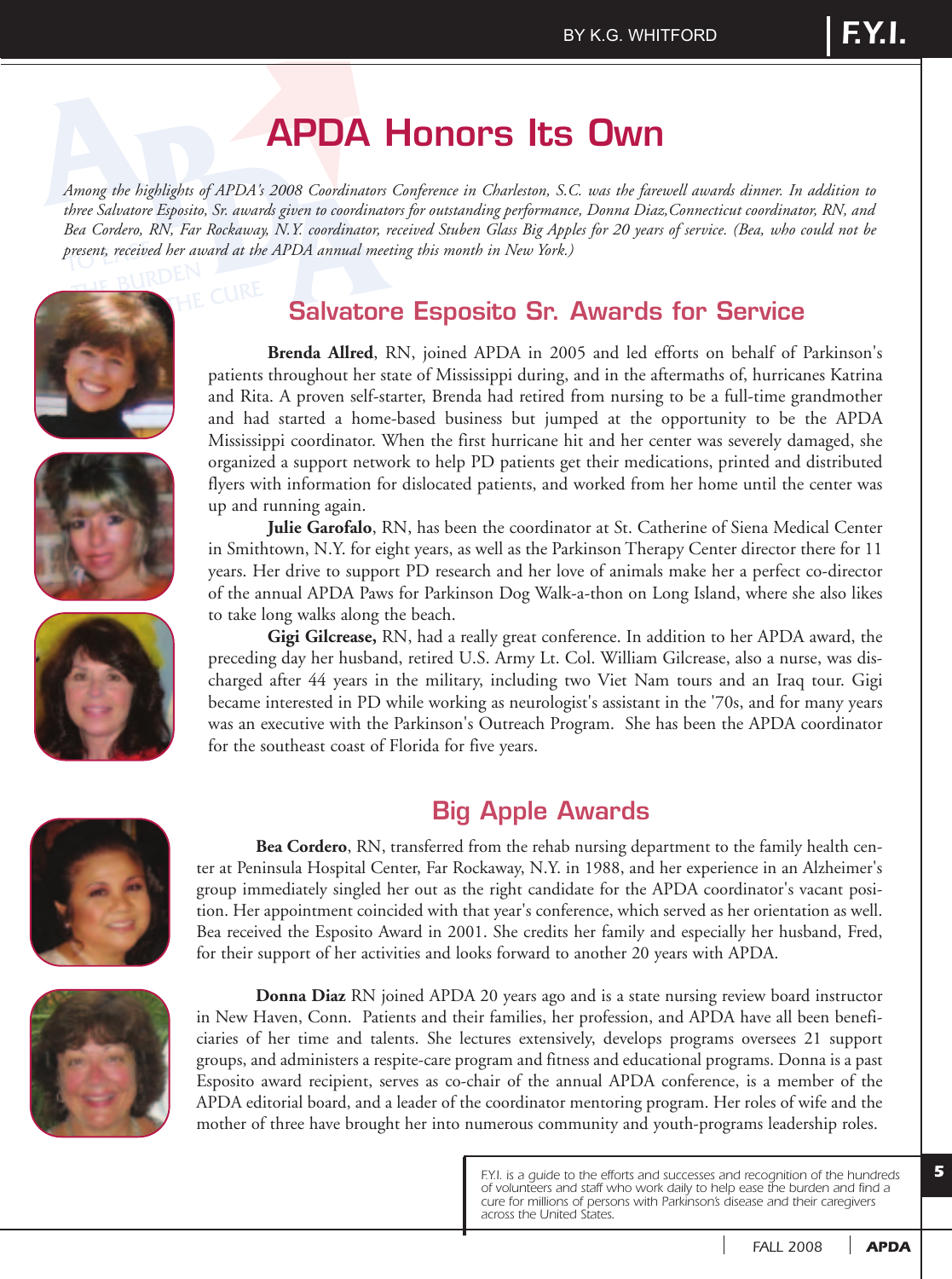

APDA's first regional chapter presidents' conference was held in Shilton, Conn., in August with a full agenda prepared by the host state's president Gladys Tiedemann. Each of the seven



IN THE *Sontz (Maine); Athol Cochane (R.I.), Gladys* **WEST** *Teidemann (Conn.), second row: Michael Northeast chapter presidents, (l-r) front row: Mary O'Connor (Vt.), Ben Yip (N.J.); Marueen Chamberlaine (N.H.); and Keith Circone (Mass.)* get together before their first regional conference. **Ship program for chil-** Megan and Bill Brown

presidents talked about the history and work of his/her chapter, heard a presentation by New England Community Health Charities, learned about liability insurance and discussed the functions and accomplishments of the national organization.

•The New Jersey Chapter has launched APDA's first scholarship program for children, grandchildren

and legal wards of people with Parkinson's disease (PD). The prototype program provides two \$1,500 scholarships to New Jersey high school juniors or seniors and may be used for tuition or books, computers and/or school fees. The winners will be announced in April. or (vt.),<br>erlaine (N.H<br>ether before<br>al wards c<br>program<br>hool jun<br>compute<br>ced in At ether before t<br>
gal wards of<br>
program µ<br>
chool junii<br>
compute:<br>
coed in Ap<br>
The Rhode

•The Rhode Island Chapter had a busy season with its spring symposium, launching a successful golf tournament and its popular Race, Walk & Roll in scenic Goddard Park in September

•Dr. Stephen Reich, MD, Baltimore Information & Referral Ur. Stephen Keich, MD, Baltimore Information & Keferral<br>Center medical director, has been named the first Claire Lenter medical director, has been named the first Claire<br>Zamoiski Segal and Thomas H. Segal endowed professor in Parkinson's disease at the University of Maryland School of Medicine. The \$1.5 million endowment to support PD research and education was given to honor Dr. Reich's outstanding care for patients and will continue as long as he is on the university's facility.

•It was another sellout crowd for Pittsburgh's 10th annual Three Rivers Seminar and Cruise in September. The popular Three Rivers Seminar and Cruise in September. The popular<br>event mixes educational lectures by Drs. Susan Baser, I&R Center medical director, and Donald Whiting with family fun including a juggler and lunch while cruising the Allegheny, Monongahela, and Ohio rivers. ne. The \$1<br>
ucation was<br>
ents and v<br>
was anot<br>
Rivers Ser<br>
mixes edu<br>
medical c



After 15 years as the Arkansas I&R Center medical director, Dr. Richard Pellegrino has turned the reigns over to Dr. R. Paul Tucker, a Hot Springs neu-

rologist and former Air Force pilot. A U.S. Naval Academy graduate, Dr. Tucker completed his medical education at the University of Oklahoma, training at the Universities of Michigan and Arkansas, and is on the staffs of St. Joseph's Regional Health Center, National Park Medical Center and Levi Hospital, all in Hot Springs.



They walked, they ran, they swam and they biked in the Midwest this season to bring both awareness about the disease and funds to support research toward finding a cure.

•In Chicago Peter Kruen participated in his second Accenture Chicago Triathlon in honor of both his mother and his best friend's father. Peter swam just under half a mile, biked 13.5 miles and ran a little more than 3 miles to complete the course. **SOUTHER**<br> **SOCIET SIMPLE INTERNATION**<br> **SOCIET SIMPLE INTERNATIONAL PROPERTIES** 



•Megan and Billy Brown crossed the US/Canadian border twice during their 26.2 run in the Detroit Free Press /Flagship Marathon. They ran in honor of Megan's dad.

•And in Des Moines, Iowa, I&R coordinator Sam

Irwin was one of the three persons with PD who completed the Des Moines Register Marathon - all 26.2 miles. Sam and team captain LaDona Molander walked and Rick Wyatts, a center volunteer, biked the 5K course and walked across the finish line. The entire 63-member PD team completed the course. A tired and sore ("I ache in places I didn't know I had.") Sam in seven hours and 43 minutes, reported that the newspaper interviewed the team for a full-page placement.

•But it was volleyball that captured the imagination in Nebraska. The Weitz Company's Fifth Annual Volleyball Challenge brought \$35,000 in pledged proceeds. The company<br>Challenge brought \$35,000 in pledged proceeds. The company began the tournament in 2002 as a way to help a Weitz employee who was diagnosed with PD. More than \$112,000 has been raised to date.



The Utah I&R Center's new location in the University of Utah's new Brain Health Learning Center is part of a collaborate effort to better serve families

dealing with memory loss and Alzheimer's, Multiple Sclerosis, and Parkinson's disease. Coordinator Sylinda Lee attended the center's grand opening and ribbon cutting on Sept. 5 in Salt Lake.

.<br>•The founder of the country's first young onset I&R center, Arlette Johnson, was the keynote speaker at the APDA Young Onset Parkinson's West Coast Retreat 2008. Coordinators Linda O'Connor, Martha Gardner, Debbie Baires, and Viviane Tondeur planned the two-day retreat for young onset families and included hikes, indoor and outdoor sports, wellness sessions, lectures and special programs for teens and night owls.

•Former West Coast regional representative Bob Dolezal was the subject of a week-long series about living with PD published in the Arizona Sun. (See our Web site, www.apdaparkinson.org) to read the entire inspirational series.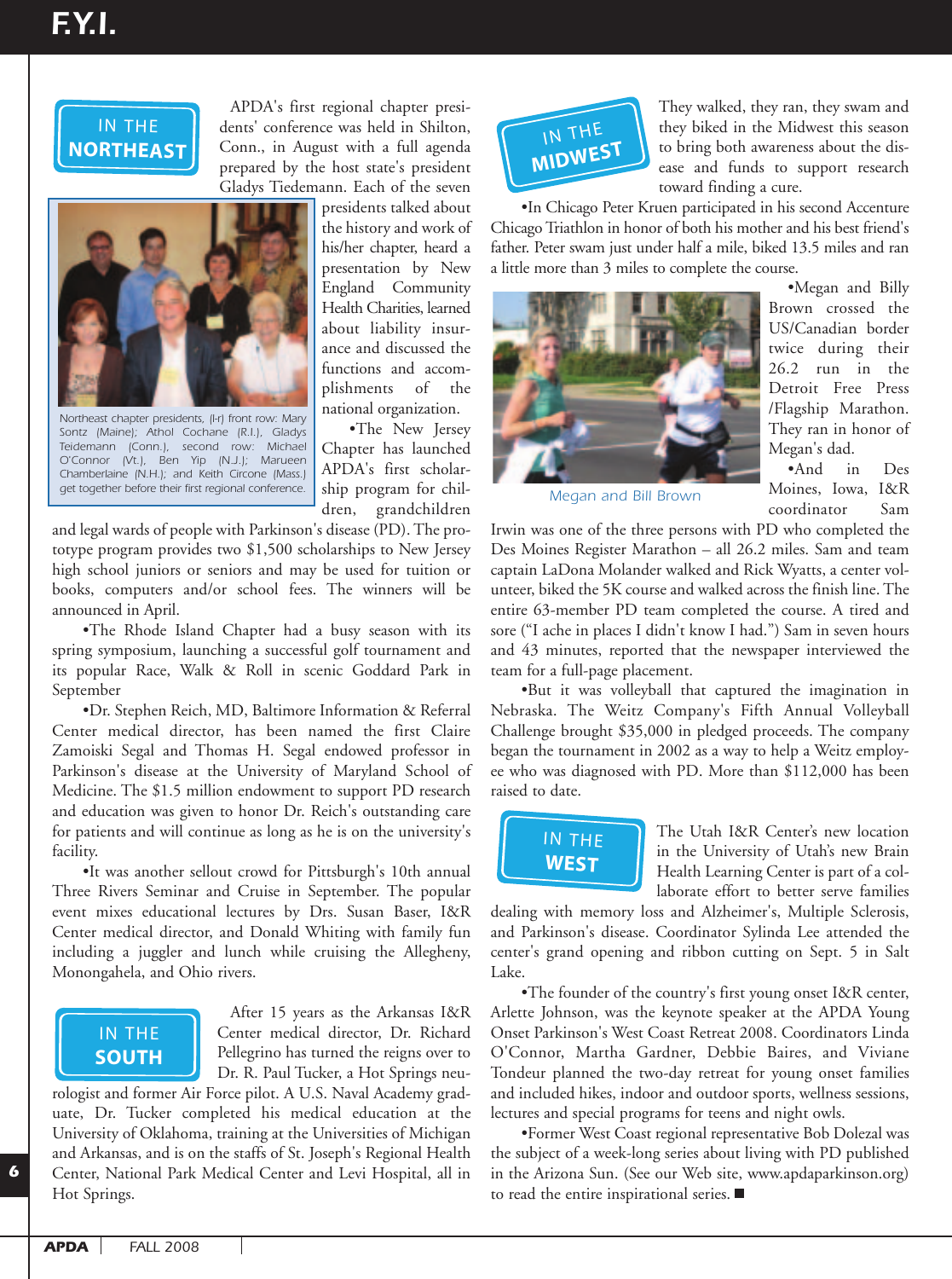#### **APDA Board Member Dr. Robert Meeker Dies**

Robert Meeker, PhD, joined APDA's board of directors in 1996 when he was president of the Arizona Chapter. He was buried Aug. 30, 2008 wearing his APDA pin.

Dr. Meeker was a physical chemist and corporate executive with Shell Oil Co. for 21 years and with T.R.W. for 10 years until his PD necessitated his early retirement. He and his wife, Dorothy, relocated to Tucson, where he remained active in church, civic and interest clubs. "Bob was a valued member of the APDA family," said executive director Joel Gerstel. Our sympathy goes to Dorothy and his daughters, Julie Meeker Rossi, MD, and Laurie Meeker Gamel." ■

#### **National Young Onset Center Publishes New Handbook**

APDA's new Young Parkinson's Handbook is now available. The publication culminates the efforts of more than 20 contributing authors, many experts in researching and/or treating Parkinson's disease, and others able to offer counsel on a variety of subjects that young people with PD may encounter.

The book begins with a review of "The Basics," providing a disease overview and traditional, as well as alternative treatment options. It also contains an in-depth description of many physical, psychological, and social aspects of living with YOPD such as relationships (developing or maintaining them), employment, and financial security that can be as distressing to patients and their families as the motor symptoms of the disease.

This handbook is unique in its content, design, and format. It is versatile and offers a great deal of flexibility and can be read as a book, with sections and chapters flowing

#### **Whatever He Gives, He Gives the Best**

APDA's greatest funding resource is people, who find more creative ways to help "Ease the Burden – Find the Cure." A recent effort is being made by Brooklyn-born professional singer/songwriter Marc Ribler, who has played to sellout audiences at New York City's Towne Hall, has had more than 30 cuts by recording artists and has written and produced many songs that have charted in North America and abroad.

Having survived a life-threatening illness himself, and watched a beloved family member succumb to complications of PD, Marc has placed the APDA logo on the home page of his Web site, www.marcribler.com, encouraging donations to help meet the mission.

into the next; as a reference book to flips from one section or resource to another; and as a manual, to inspire helpful discussions with physicians, healthcare providers, family members and friends.

Individual copies are available free by calling the National Young Onset Center at 877-223-3801 or via our Web site: www.youngparkinsons.org.

#### **RECEIVE FREE E-NEWSLETTER**

APDA will launch a free monthly e-newsletter in January as part of its goal to provide timely news about the progress in the search to finding a cure for PD. The newsletter will included updates on research and therapies, APDA's efforts to raise awareness and research funds, and helpful hints for patients and caregivers to ease the burden of living with PD. To subscribe send your e-mail address to enews@apdaparkinson.org. You can cancel your newsletter at any time by clicking the "Unsuscribe" button in every issue.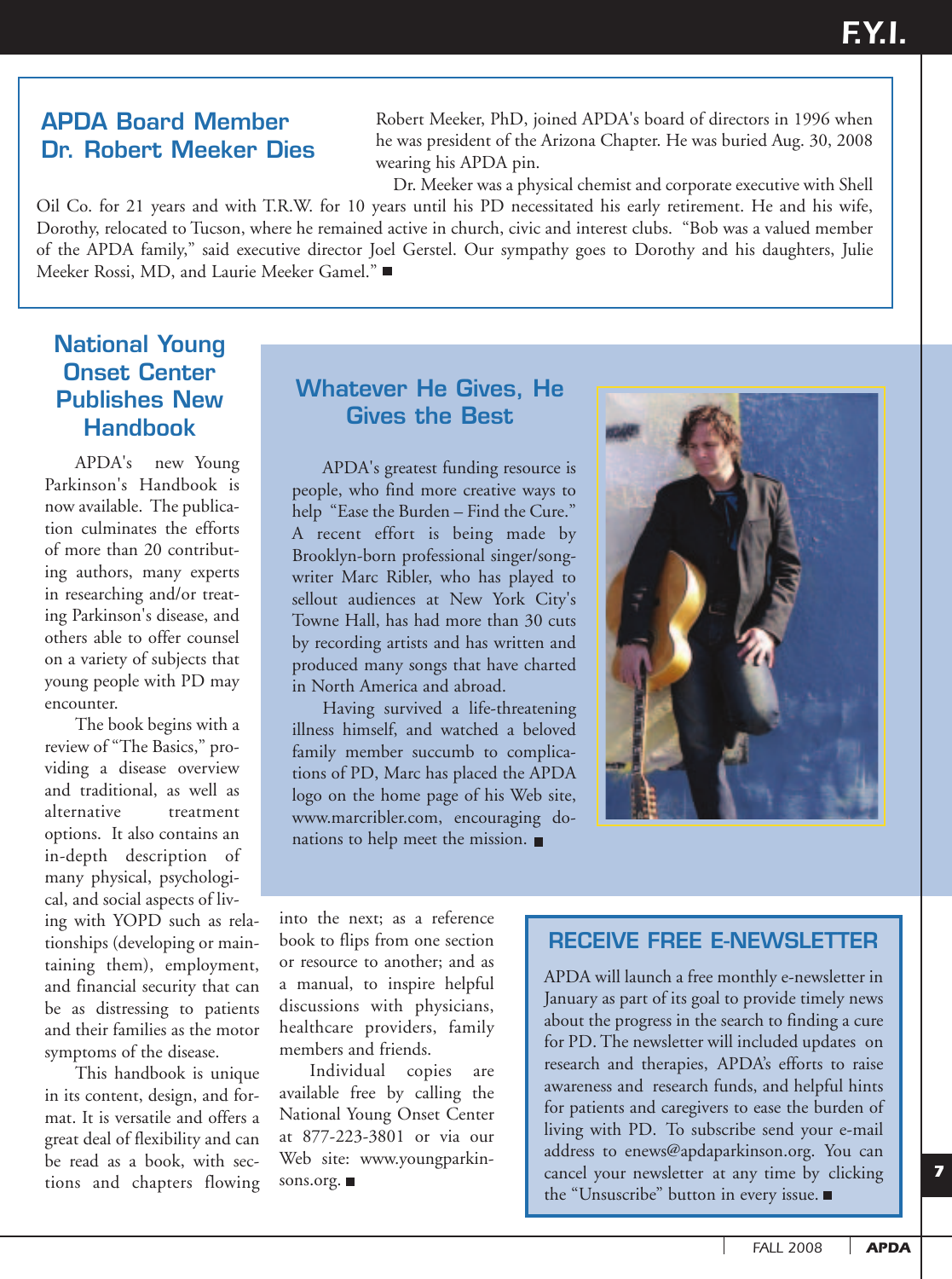#### **Where Do Medicines Come From** *continued from page 1*

testing, an Investigational New Drug (IND) application is submitted to the FDA. If granted, the drug graduates to clinical trials for initial human testing, beginning with Phase I. These trials are usually made up of 20 to 100 healthy volunteers.

The drug will be further tested for safety, tolerated dose range, side effects, and interactions with other drugs. Extensive studies reveal what the body does with the compound (pharmacokinetics), what the compound does in the body (pharmacodynamics), as well as how the body absorbs, distributes, metabolizes and excretes the compound. Medical teams coordinate and carry out the procedures of the clinical trials according to the specifics of the study's protocol.

Once volunteers consent to participate and are screened, those who

qualify are usually housed in the clinical research unit where the study is being run, for various lengths of time. Under the supervision of physicians, very low doses of the drug are administered. Gradually, doses are increased while the participants are constantly and carefully monitored to determine how their bodies react to the compound, whether it is sufficiently absorbed in the bloodstream, and which dosage levels are safe. Various safety assessments are made, and blood and other samples are analyzed. Approximately one out of three INDs fail during Phase I studies, which require about one year to complete.

#### **PHASE II STUDIES**

If a compound passes the requirements of Phase I clinical trials, it moves into Phase II testing. This phase usually consists of 100 to 300 patient volunteers who have the disease or condition which the compound is intended to treat. Patients are recruited through hospitals and other centers. The sponsoring drug company teaches the physicians (called clinical investigators) about the study, who in turn educate the selected volunteers meeting study criteria.

Once volunteers give their consent, they are screened, enrolled in the study and are closely monitored under controlled circumstances. Each volunteer receives medication over a pre-determined period of time. The drug is tested for safety and effectiveness by whether it produces a measurable improvement in the patient. This will determine the most effective dose with the least number of side effects. Phase II studies take approximately two years to complete.



**PHASE III STUDIES**

Phase III clinical testing is the most time-consuming and expensive phase of the development process. This phase can involve 1,000 to 10,000 patient volunteers in

> hospitals and medical centers worldwide, creating a large database to meet the requirements of the FDA, as well as the requirements in other countries where the drug may eventually become available. The diversity of volunteers helps to identify adverse effects that may be present in only a few patients out of thousands.

After the consent process, the patient volunteer is enrolled in the study. Monitoring is done to confirm the drug's effectiveness, to check for side effects and to compare it to current treatments. Patients take the IND drug under the supervision of their

physician, who serves as a clinical investigator. Patients make regular visits to the physician for physical exams, lab and diagnostic tests or other assessments, but otherwise lead their lives in a typical manner. This phase usually lasts about three years.

#### **NEW DRUG APPLICATION AND APPROVAL**

Following the completion of all three phases of clinical trials in humans, the drug company analyzes all of the data. If the trials have successfully proven the drug's safety and efficacy, a New Drug Application (NDA) is filed with the FDA, which will include all of the scientific information collected. On average, NDAs contain 100,000 pages or more. The NDA review and approval process can take up to two and one-half years. If the NDA is approved by the FDA, the new medicine becomes available to patients. The company continues to provide the FDA with periodic reports on the drug and its safety. Additional testing (Phase IV studies) is performed to evaluate long term safety and efficacy, new dosage forms, or new use indications for the drug.

#### **CONCLUSION**

Out of every 5,000 compounds evaluated in pre-clinical testing, five enter clinical trials in humans. Out of those five, only one compound will be approved for use in patients. The whole process takes an average of 12 years and costs approximately \$1 billion! Clearly, pharmaceutical research and development is a lengthy, challenging and financially risky process where the end result is never guaranteed. We all can appreciate the value of this process and the positive benefits that drugs have on patients who rely on these life-saving medications for their health and well-being.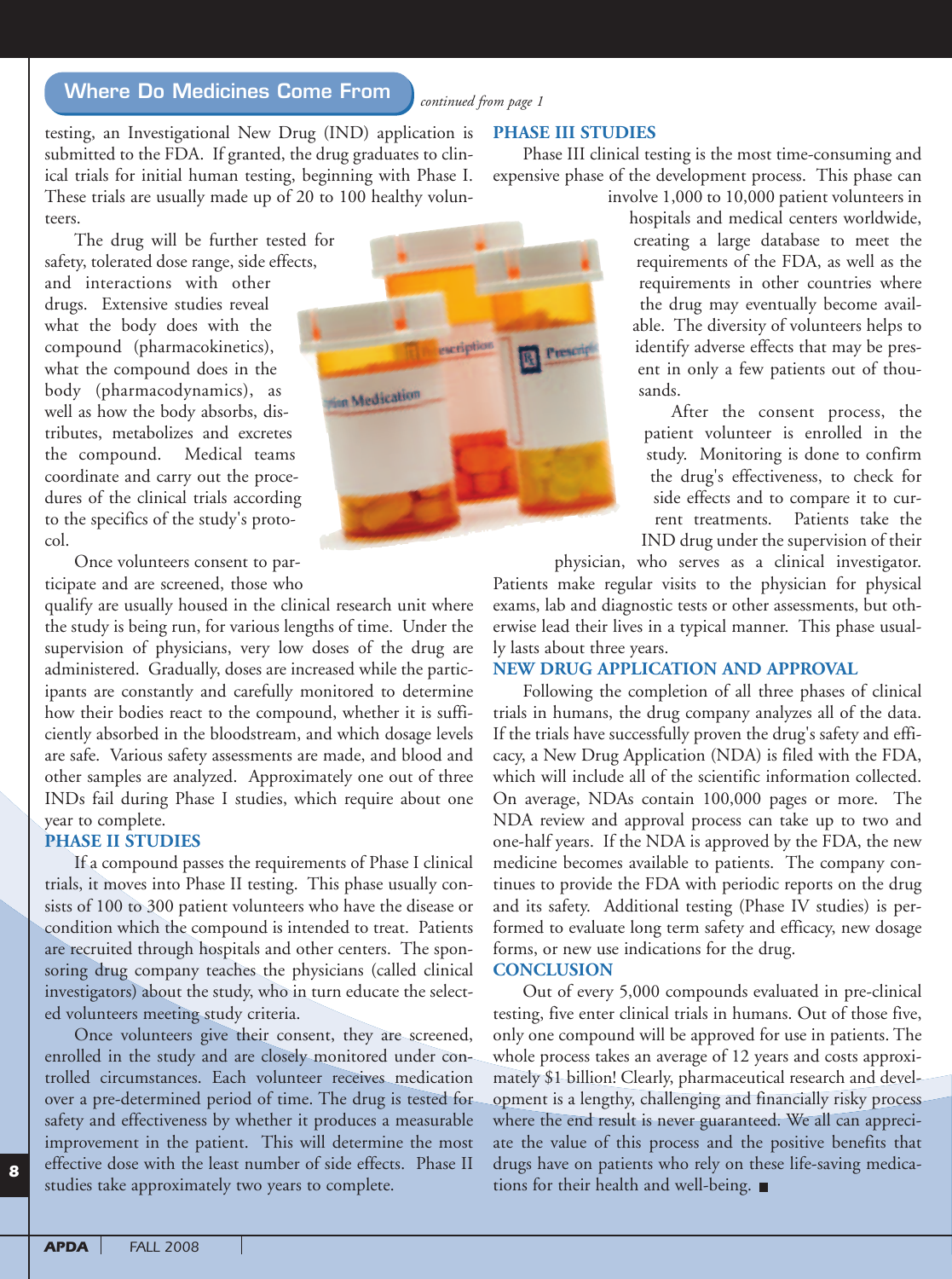## **Counterfeit Drugs**

In consideration of the increasing trend in ordering medicines using online pharmacies, it is advisable to bring to the attention of our readers an article which appeared in the Summer 2008 Issue of EPDA Plus, a magazine published in Europe for health care professionals.

When one considers that counterfeit medicines are regularly shipped covertly across a range of international jurisdictions and frequently traded via unofficial and uncontrolled websites, it gives an outsider a small glimpse of the terrible problems facing authorities today.

We know that the industry is growing rapidly, and latest intelligence on the incursion of counterfeit medicines reveals there were over 50 percent more seizures of counterfeit medicines in 2007 than in the previous year.

The Center for Medicine in the Public Interest (CEPI), based in the US, predicts that counterfeit medicines sales will reach approximately 55.5 billion euros globally by 2010 - an increase of more than 90 percent in just five years.

A large number of these counterfeit medicines find their way into the hands of European patients through illegal online pharmacies. Many of the illegal websites sell prescription medicines, or unsafe counterfeit versions, directly to members of the public without a valid prescription or consultation with a healthcare professional.

This is the most dangerous aspect of the online medicines trade, as consumers cannot know what is in the products they receive, or whether the medicine they are ordering is appropriate for their condition.

In response to this trend, the European Alliance for Access to Safe Medicines (EAASM) produced The Counterfeiting Superhighway - a comprehensive research report examining the dangerous practices of illegal online pharmacies.

It reveals a frightening 62 percent of medicines purchased online are fake or substandard, including medicines indicated to treat serious conditions, such as cardiovascular and respiratory disease, neurological disorders and mental health conditions.

Expert visual and chemical analysis of prescription-only medicines purchased online compounded the desk research findings. Many of the medicines arrived without boxes or patient information leaflets - and those that did were in a number of different languages.

Among the most alarming was the blister pack of unauthorized generic 'Plavix' (clpoidogrel) that arrived wrapped in a copy of Indian newspaper, with free unauthorized generic 'Viagra' (sildenafil) taped on top.

It is alarming that a patient seeking medication for a heart condition would be sent unsolicited, unprescribed and unauthorized medicine without any medical assessment or guidance. Apart from possibly being fake, this 'bonus' medicine could interact dangerously with the clopidogrel contained in the same package, or could exacerbate a pre-existing medical condition.

"The report findings are shocking and the story it tells demands action," said Jim Thompson, chair of the EAASM. "Consumers are susceptible to fake medicines that could harm their health, and in extreme cases be deadly. The EAASM calls on all stakeholders, including search engines, credit card companies, patient groups and regulators, to take action and halt this dangerous trend.

# **and PD Skin Cancer**

*By Kristine Twomey, RN, BSN, Coordinator APDA I & R Center, Neenah, WI*

**S**ymptoms of malignant melanoma<br>include a change in the size, shape, color, or feel of an existing mole. Most melanomas have a black or blue-black area. Melanoma also may appear as a new mole. It may be black, abnormal, or "ugly looking."

According to one study people with PD may be 2 to 10 times more likely to develop malignant melanoma skin cancer than the general population. While the reason for this is still not clear, it is important to know what you can do to decrease your risk of developing skin cancer. Here are a few recommendations:

**1.** Begin by being aware of the moles and freckles on your skin and note any change in color or size and report it to your doctor.

**2.** Have your skin examined by a doctor regularly.

**3.** No TANNING.

**4.** Wear sunscreen of SPF 15 or greater.

**5.** Wear a hat with a wide brim. Malignant melanoma is 100% curable with early diagnosis and prompt treatment. If you have a suspicious mole or concerns about a lesion on your skin please talk to your healthcare provider.

*This letter was adapted from the Spring 2008 APDA Neenah, WI I&R Center Newsletter*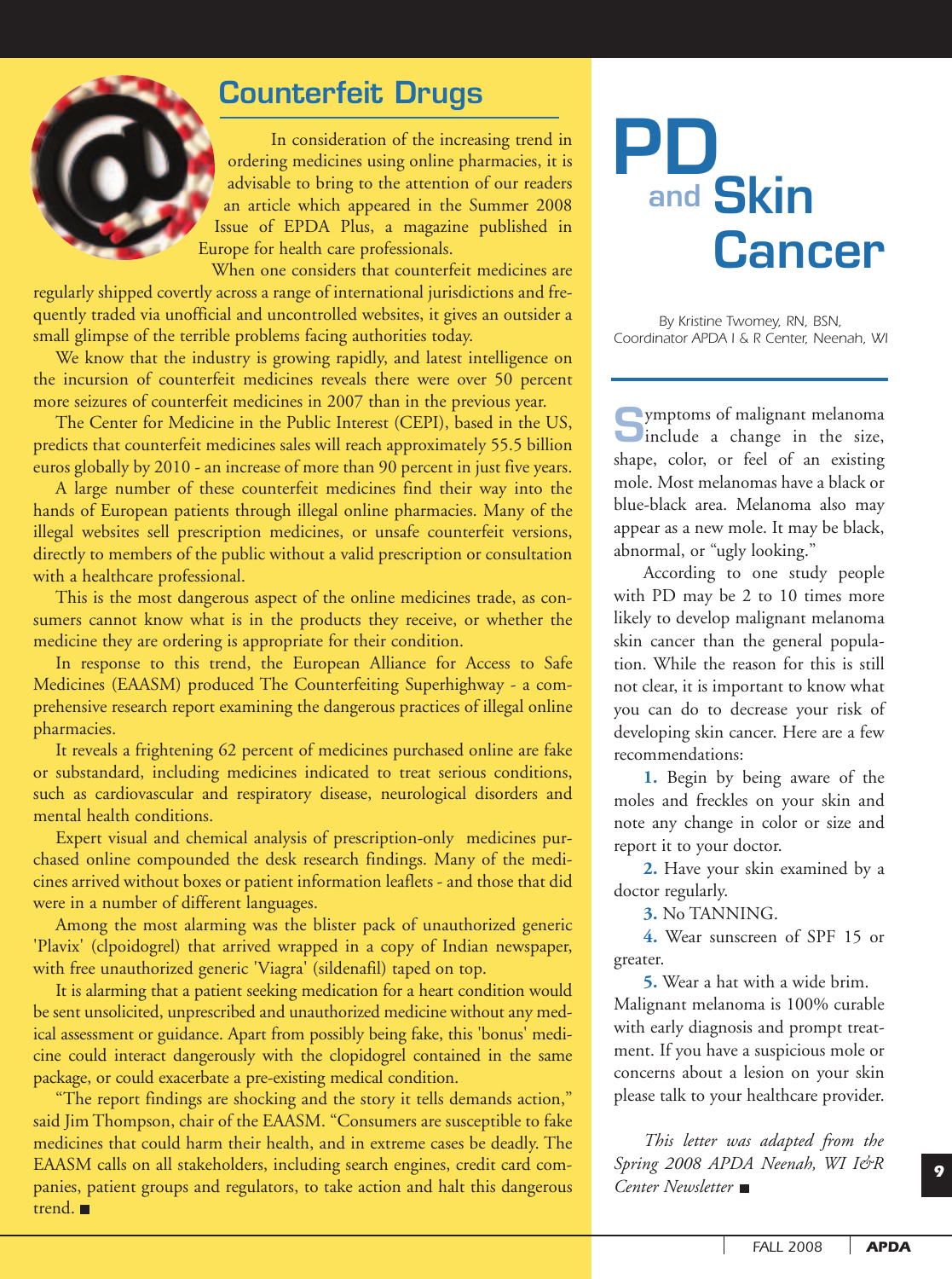# **Hallucinations in Parkinson's Disease**

*By Jacob Sage, MD, Professor of Neurology APDA Center for Advanced Research N.J. University of Medicine and Dentistry, New Brunswick, NJ*

**Parkinson's disease** (PD) tradi-<br>tionally has been classified as a<br>motor system disease. The diag-<br>nosis has relied on three major motor tionally has been classified as a motor system disease. The diagnosis has relied on three major motor symptoms and signs, resting tremor, rigidity and bradykinesia (slowness).

Additional signs of motor system involvement include diminished fine motor coordination, abnormalities of gait including dragging of a leg, shuffling and freezing, disturbances of posture and postural stability, problems with balance, flattening of facial expression and softness of speech. This emphasis on the motor system abnormalities was reinforced in the late 1960s with the successful introduction of levodopa therapy. Levodopa which is converted in the brain to the neurotransmitter dopamine ameliorated many, but not all the motor signs and symptoms of of PD. In the very first few months after treatment with levodopa began in the 1960s it was even thought that it might be a cure for PD. Quickly however motor fluctuations and dyskinesias appeared as significant side effects of treatment and it was realized that a cure would have to be found elsewhere. But the idea that PD was simply and solely a motor-system disease persisted for decades.

In the past decade it has become increasingly evident that PD should be regarded as a more generalized disorder rather than a strictly motor disease. In addition to the major signs and symptoms referable to the motor system, autonomic, sensory and cognitive issues play major roles in the discomfort and disability of PD patients. In fact some of the most common problems occur in the cognitive/psychological arena with depression and hallucinations being major sources of disability. In this article, we will focus on the issue of hallucinations in patients with PD.

An hallucination is defined as a perception of something in the environment that is, in fact, not there. Hallucinations in PD patients come as three major types: olfactory, auditory and visual. Visual hallucinations are by far the most com-



mon. They range from mild to severe. Mild hallucinations often start with the patient reporting a sensation that there is a shadow off to one side of the visual field. These sensation are intermittent. Some patients report that they look at an object in the distance and think they see a person or animal, but the object turns out to be a fire hydrant or telephone pole, etc. These are more correctly termed illusions or delusions but for our purposes can be classified with the hallucinations. As hallucinations get more serious, patients report seeing people, often children, animals or insects. These hallucinations are not precipitated by looking at an object but seem to occur for no reason at all. Severe hallucinations are those which are accompanied by paranoia or are frightening in some other way. The

patient is afraid that the people in the hallucination are going to harm him in some way. Patients sometimes react violently to such hallucination or may call the police or in some other way act irrationally.

The processes of advancing disease in PD patients make them prone to develop hallucinations. In fact, certain forms of parkinsonism with more early diffuse involvement of the Lewy body pathology in the brain may get hallucinations early in the course of the disease. In most patients hallucinations are prone to be a factor late in the disease. The important thing to remember is that some of the medications used to treat the motor symptoms and signs of PD tend to make hallucinations worse.

The first treatment to try and decrease hallucinations is medication reduction, where this is possible. Reducing and eliminating medications should start with the drugs most likely to worsen hallucinations. Depending on circumstances, most patients reduce the anticholinergic medications (Artane®, Cogentin®) and the direct acting dopamine agonists (Requip®, Mirapex®, Neupro®) first. After that the catecholomethyltransferase inhibitors (Comtan®) can be decreased and discontinued. Finally levodopa reduction may be necessary. It is often hard to decrease levodopa because it is so essential for controlling the motor symptoms of PD. In that case, drugs like quetiapine can be added. This agent acts directly to reduce the tendency to have hallucinations.

It is important to recognize hallucinations and to report them to the doctor. They are nothing of which a patient need be ashamed. If left unchecked, hallucinations can lead to irrational and antisocial behavior that can be very difficult on patients and families.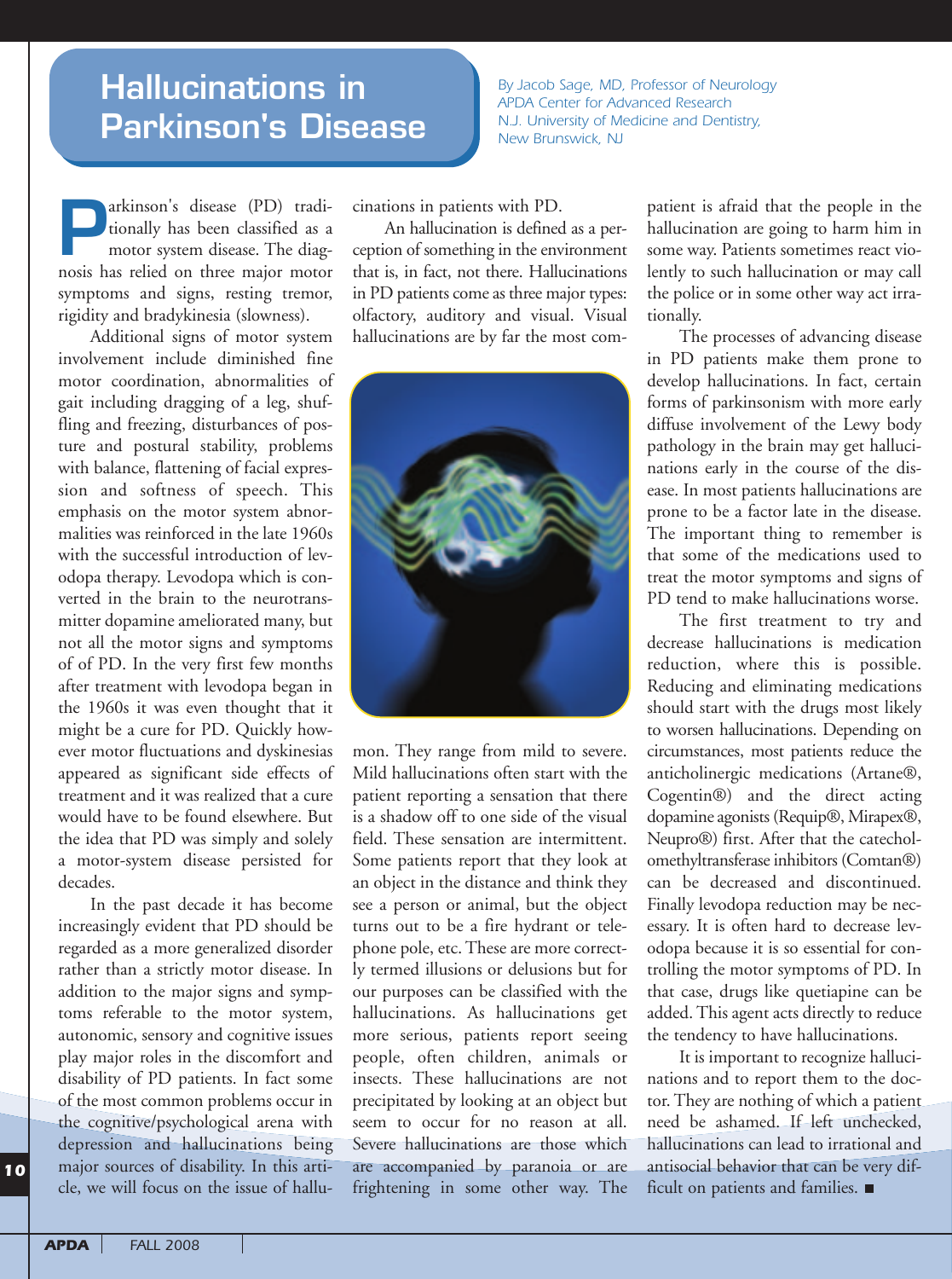#### **Model Curriculum for the Training of Interdisciplinary Rehabilitation Teams in Parkinson's Disease**

With support from the APDA, researchers and clinicians from The Center for Neurorehabilitation at Boston University and the Parkinson's Disease and Movement Disorders Center at Boston University Medical Center teamed up to develop an educational curriculum for interdisciplinary health care teams (nurses, physical therapists, occupational therapists, speech language pathologists and physicians) consisting of the most current, evidence-based, innovative rehabilitation treatments available for people with Parkinson's disease.

The curriculum was developed by Cathi Thomas, RN, MS; Terry Ellis, PhD, PT; Marie Saint-Hilaire, MD; Tami Rork, PT; and Donna Diaz RN, MS using a "train-the-trainer" model. The goal is that participants of this program will return to their health care settings and will educate other members of their health care team in the rehabilitation of people with Parkinson's disease. By accomplishing this, well-qualified health care practitioners will directly impact patient access to current rehabilitation information and services. "This initiative will enhance our ability to ease the burden by improving the quality of life of greater numbers of people with Parkinson's disease," states Dr. Saint-Hilaire, the director of the APDA Center for Advanced Research at Boston University Medical Center.

"There is a growing body of literature supporting the benefits of rehabilitation and exercise for people with Parkinson's disease," reports Dr. Ellis, clinical associate professor in the Physical Therapy Department at Boston University. She notes that these

recent advances assist people with Parkinson's disease to reach their maximum potential in order to improve day to day function and quality of life. A recent NIH-funded trial conducted by Linda Tickle-Degnen, PhD, OTR; Robert Wagenaar, PhD; Ellis; Thomas, and Saint-Hilaire revealed improved quality of life in people with Parkinson's disease following participation in a rehabilitation program consisting of exercise and strategies to optimize independence. Although the research demonstrates the benefits of exercise, Ellis states that it is important for people with PD to participate in exercise over the long term. To enhance participation in exercise programs, the team at Boston University and Boston Medical Center has developed "Community Wellness Programs" for people with PD. These Community Wellness Programs consist of exercises and strategies which have been demonstrated in the research to benefit people with PD. The goal is to expand the development of these programs so that greater numbers of people with PD can participate and reap the benefits. The curriculum delivered to interdisciplinary health care teams is designed to teach these teams how to implement Community Wellness Programs in their local communities.

This curriculum was offered at Boston University during March of 2007 and 2008 and more than 100 health care professionals participated in the two day course. To date, more than 30 Community Wellness Programs have been implemented in the New England area providing access to more than 250 people with Parkinson's disease. "The participants and their fami-

lies are extremely pleased with these programs", reports Ms. Thomas, coordinator of the APDA Information & Referral Center at Boston Medical Center.

"It is important to have well-qualified rehabilitation professionals in PD", says Thomas, "so people can have access to high quality care in their local communities.'

The team at Boston University and Boston Medical Center plans to offer its curriculum to health care professionals on an annual basis. The next course is scheduled for March 2009. They are looking forward to updating their curriculum to bring the most current information available on evidencebased rehabilitation to interdisciplinary health care professionals.

#### *IRA Charitable Rollover Extended*

Congress has extended the IRA charitable rollover as part of the Emergency Economic Stabilization Act of 2008 allowing older Americans to make a gift directly from their IRAs to a charity such as APDA without the withdrawal being taxed as income.

The tax-free donation must meet the following criteria:

- the gift is made in 2008 or 2009
- the IRA holder is age 70 1/2 or older
- the gift totals \$100,000 or less each year.
- the charity is a 501c3 organization

• the withdrawal goes directly from the IRA to the charity

This information is not intended to serve as legal or tax advice, and APDA suggests those wishing to donate to consult their tax advisor or attorney.